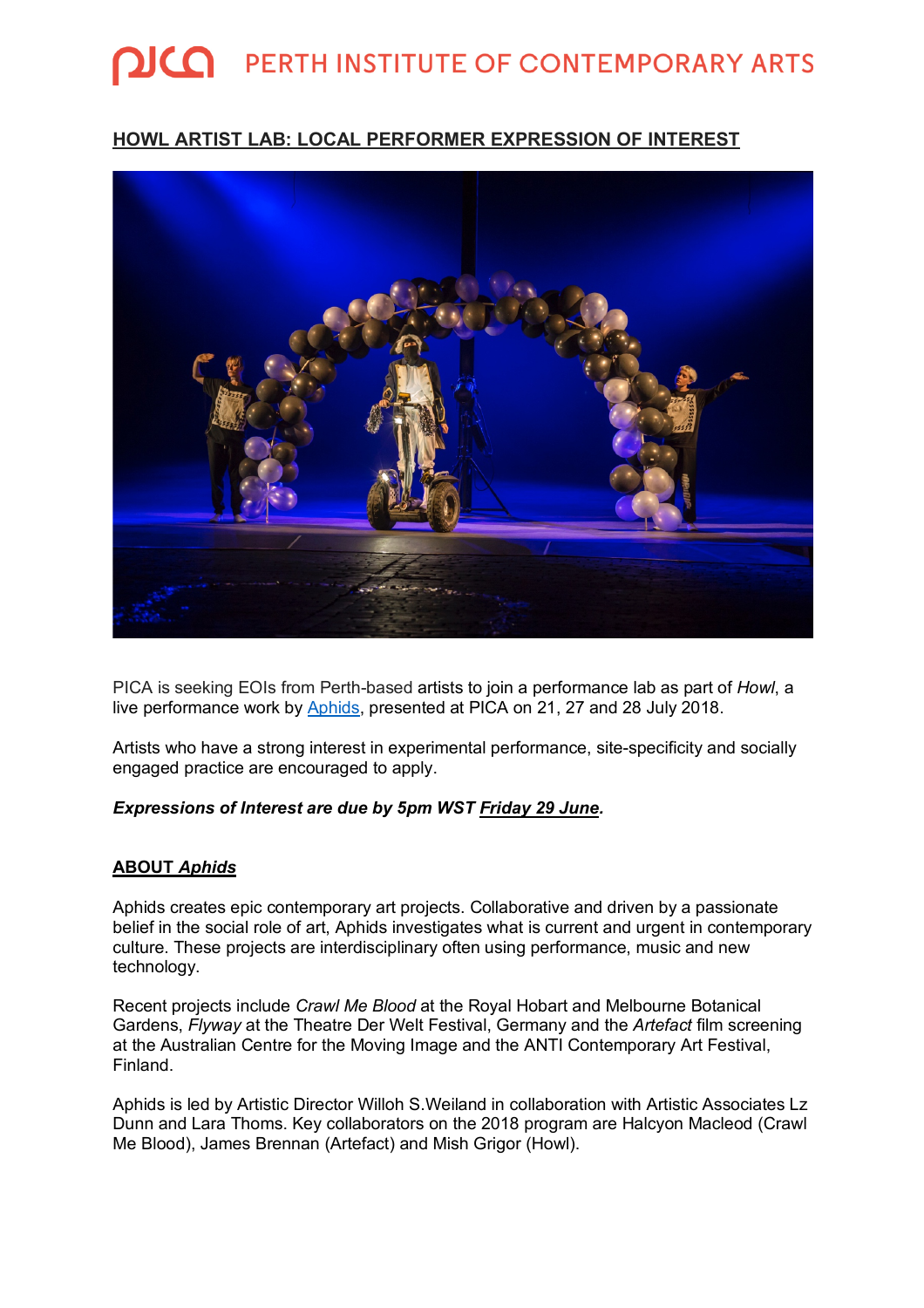## **ABOUT** *Howl*

#### *Do those who object to contemporary art prefer community parades?*

*Howl* is a celebration of 15 significant moments in art history. A ritual procession starring a sculpture of Captain Cook, thousands of sunflower seeds and a killer whale named Tilikum. A requiem that is unquestionably queer, arguably dangerous and probably obscene. Performed by four women. Scored by Mozart himself.

*Howl* commemorates controversy – from the furore aroused over a feminist self- portrait and the outrage at a rainbow being burnt repeatedly in a public square, to the indignation of artists arrested on suspicion of bio-terrorism. *Howl* energetically probes the reactions art can invoke, and the perspective that history permits.

#### **WA PREMIERE**

#### **WINNER:** *2016 GREEN ROOM AWARD FOR DESIGN, CONTEMPORARY AND EXPERIMENTAL PERFORMANCE*

3 excerpts: 7 – 9pm, **Saturday 21 July** @ *Greater Together event* Season: 7:30pm, **Friday 27 and Saturday 28 July** Central Galleries

**Trailer:** https://vimeo.com/164885392

## **THE LAB**

Selected artists will collaborate with a team of Australia's leading experimental performance makers, **Willoh S.Weiland, Lara Thoms, Lz Dunn and Mish Grigor** to recreate *Howl* for the PICA site. The lab will expand knowledge of performance making methodology, collaborative structures and offer an opportunity to work one on one with the lead artists. Adapting *Howl* to the site will examine how the work responds to this current historical moment, to PICA's context and to that of art making in WA.

## **LEAD ARTISTS**

**Willoh S.Weiland** is an artist, writer, curator and from 2010-2018 the Artistic Director of Aphids. Currently she is an Honorary Fellow at The School of Engineering, Melbourne University supported by the Microsoft Centre for SocialNUI and the Australia Council for the Arts and Director/ Co-Curator of Faux Mo for the MONA FOMA Festival. In 2015, Willoh won the prestigious International Prize for Live Art awarded by the Saastamoinen Foundation and the ANTI Contemporary Art Festival, Finland- with the committee describing her projects as "spectacular, epic and impossible to ignore". Recent works include Artefact (Disrupted Festival, Perth, 2018/ Australian Centre for the Moving Image, Melbourne, 2017/ ANTI Contemporary Arts Festival, Finland, 2016), Spooky Action at a Distance (Schwindelfrei Festival, Germany 2016), Howl (PICA, Perth, 2018/ Festival of Live Art, Melbourne, 2016). www.aphids.net

**Lz Dunn** is a Melbourne-based interdisciplinary artist working across performance, movement, video and participatory models to consider queerness, ecology, 'nature' and place. *Aeon,* her collaborative project linking bird flocking and queer ecology through walking, listening and group movement through exterior and interior space, was presented by PICA in 2017. Another work, *Flyway* was a co-winner of the international Music Theatre NOW (MTN) competition (2012) and received the MTN Operadagen Rotterdam Award (2013). It has been presented in Melbourne, Australia; Rotterdam, Netherlands; Varna, Bulgaria; and Vilnius, Lithuania. Lz has presented and performed in solo and collaborative works across Australia, including at the Next Wave Festival, Arts House, Performance Space, Brisbane Powerhouse, Perth Institute of Contemporary Art, Salamanca Arts Centre, On Edge Festival, Darwin Festival, The National Portrait Gallery, KickArts Contemporary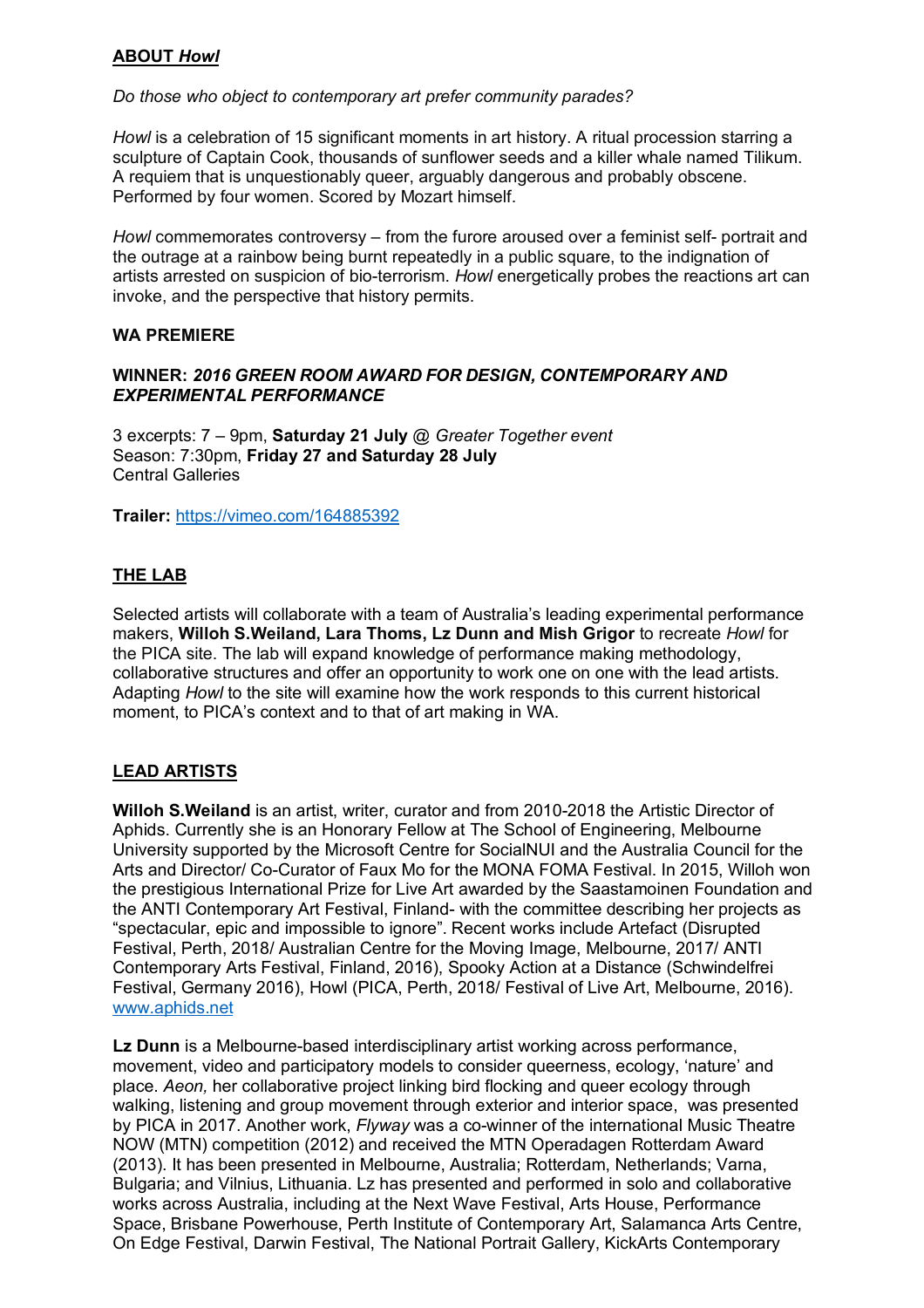Arts and Cairns Regional Art Gallery, Federation Square, the Gertrude St Projection Festival and MOFO. http://lzdunn.link

**Lara Thoms** has received a two year Creative Australia Fellowship from the Australia Council for the Arts to explore site-specific and participatory possibilities in contemporary art. Lara was commissioned to create a large scale public work Ultimate Vision: Monuments to Us as part of the Museum of Contemporary Art's C3WEST program, a publication of the same title was released by the MCA in 2014. Other works include 'Exposition' for the Melbourne Art Fair with Jason Maling, and 'The Experts Project', (2011- 2013) where she spoke with 150 'unofficial experts' as part of Local Positioning Systems at the Museum of Contemporary Art. In 2015 she was part of ' Ancient MSG' at Gertrude Glasshouse in collaboration with Australian and Indonesian Artists. Along with her work in Aphids, her interdisciplinary, collaborative projects have been presented at the Next Wave Festival, Canberra Contemporary Art Space, Radial System V, Berlin, Media Arts Asia Pacific. https://www.larathoms.com/

**Mish Grigor** is an artist based in Sydney engaged in an ongoing examination into the intersections between populist entertainment and experimental performance practices. Her work engages with issues of gender, identity and politics, and problematises the ideas and machinations of spectacle. She is also co-director of POST, formed in 2003, in collaboration with Natalie Rose and Zoe Coombs Marr. POST have been described as having 'a seriousness about silliness' (The Australian), as creators of 'biting Australian satire' (REALTIME), 'whose performance art often pokes fun at its very existence' (The Age). http://www.mishgrigor.org/

#### **DATES AND DETAILS**

**Location:** The *Howl* lab will take place on site at PICA **Address:** 51 James St, Northbridge WA 6003

**Dates:** Howl will be performed live with 3 excerpts at PICA's donor event, *Greater Together* on 21 July. The full work will be presented the following weekend on 27 and 28 July.

| <b>Date</b>          | <b>Call Time</b>                         | <b>Hours</b> | <b>Activity</b>                                                                                                           |
|----------------------|------------------------------------------|--------------|---------------------------------------------------------------------------------------------------------------------------|
| <b>Fri 20</b>        | $11am - 5pm$                             |              | Lab intro & Greater Together walk                                                                                         |
| Jul                  | Lunch break: 1-2pm                       | 5.0          | through                                                                                                                   |
| <b>Sat 21</b><br>Jul | *Exact start TBC<br>Dinner break: 5-6pm: | 6.0          | <b>Time TBC: Greater Together Dress</b><br><b>Rehearsal</b><br>6.30-9.30pm: Greater Together Event<br>(3 x Howl excerpts) |
| <b>Sun 22</b>        |                                          |              |                                                                                                                           |
| Jul                  | DAY OFF                                  |              |                                                                                                                           |
| Mon 23               |                                          |              |                                                                                                                           |
| Jul                  | DAY OFF                                  |              |                                                                                                                           |
| <b>Tue 24</b>        | $10 - 6$ pm                              |              |                                                                                                                           |
| Jul                  | Lunch break: 1-2pm                       | 7.0          | <b>Howl Lab</b>                                                                                                           |
| <b>Wed 25</b>        | $10 - 6$ pm                              |              |                                                                                                                           |
| Jul                  | Lunch break: 1-2pm                       | 7.0          | <b>Howl Lab</b>                                                                                                           |
| <b>Thu 26</b>        | $10 - 6$ pm                              |              |                                                                                                                           |
| Jul                  | Lunch break: 1-2pm                       | 7.0          | <b>Howl Lab</b>                                                                                                           |
|                      | 10 - 9pm /                               |              |                                                                                                                           |
| <b>Fri 27</b>        | Lunch Break: 1-2 & Dinner                |              | Dress Rehearsal & Howl Show 1 @                                                                                           |
| Jul                  | Break: 5-6pm                             | 9.0          | 7.30pm                                                                                                                    |
| <b>Sat 28</b>        |                                          |              |                                                                                                                           |
| Jul                  | 5.30-9pm (3.5hrs)                        | 3.5          | Howl Show $2@7.30 \text{pm}$                                                                                              |
|                      |                                          | 44.5         |                                                                                                                           |

Selected artists must be available for the following schedule: